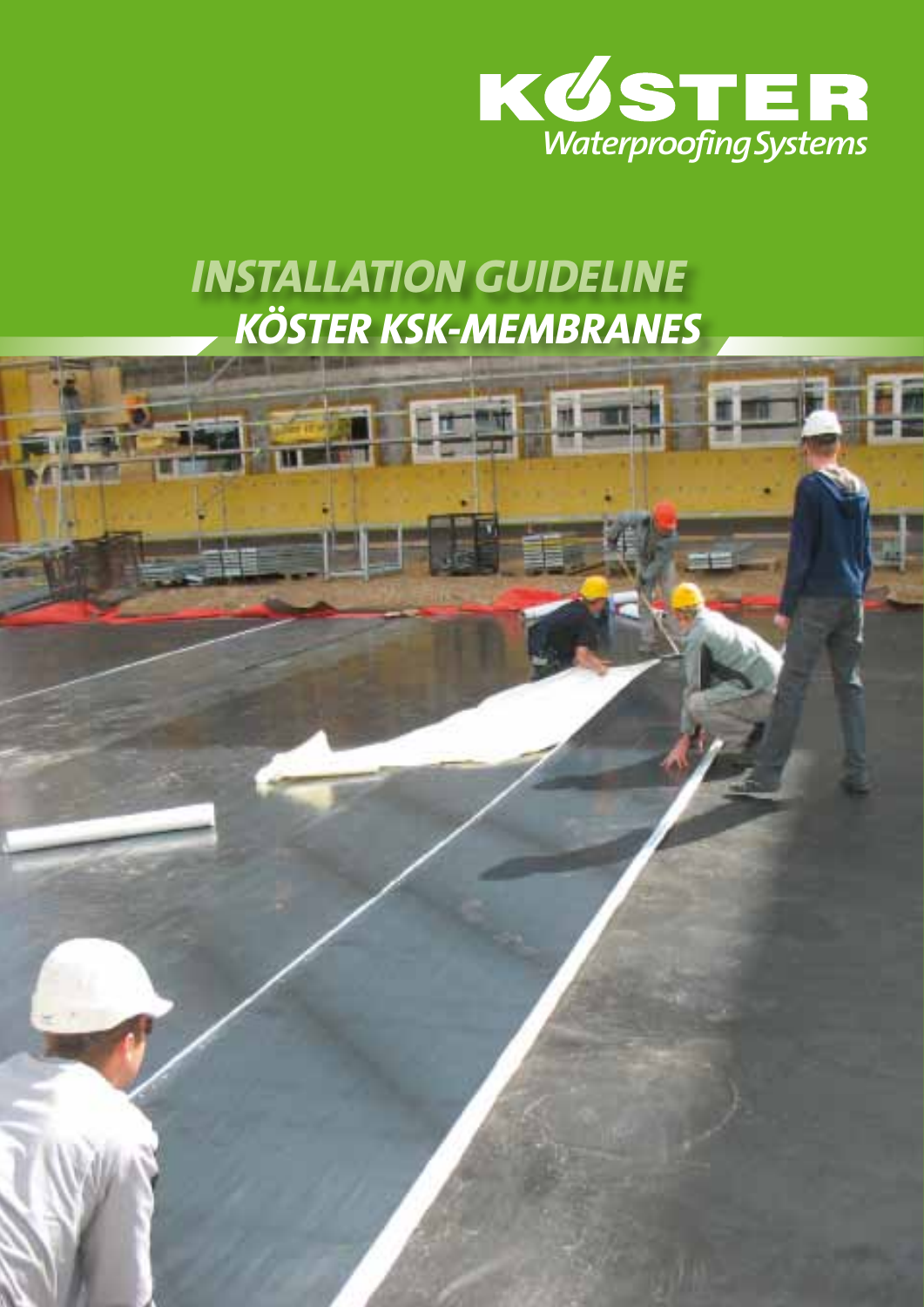# *1 Substrate preparation*

- *substrate must be clean, sound, solid, free of oil, grease, and all bond inhibiting substances.*
- *2. Install fillets in the wall / floor junction with KÖSTER Repair Mortar. Round off edges. Close voids and holes using KÖSTER Repair Mortar.*
- *3. Prime the substrate. In temperatures above +5 °C, prime all substrates with undiluted KÖSTER KBE Liquid Film (consumption: 0.25 kg/ m2 ).*

# *2 Application of the membrane*

## *2.1 General handling of the mebrane*

- *1. Cut the KÖSTER KSK Membrane using a sharp knife. Cut on top of a wooden board and use a streight edge as cutting support. Wet the blade repeatedly to avoid soiling the blade with bitumen.*
- *2. Pull the backing paper off on a length of approx. 20 cm.*
- 3. Pull the backing paper through underneath the roll **4 1 1 1 1 1 1 1** *and bond the exposed adhesive side of the membrane to the substrate.*
- *4. Continue to pull off the backing paper evenly when progressing and press the KÖSTER KSK Membrane to <b>b*  $\sqrt{6}$ *the substrate without folds and without enclosed air.*
- 5. Membranes are placed so that the edges overlap by *secured and all all of some of the state of the state of the state of the state of the state of the state of the state of the state of the state of the state of the st approx. 10 cm. Use a roller to firmly press the membranes onto the substrate. On overlapping*

*areas, take special care to ensure that the membranes have been pressed together well.*

### *2.2 Details of outside and inside corners*

#### *2.2.1 Outside corners*

- *1. First install a diagonally cut 1 2 piece* of *membrane* to the *substrate in the corner.*
- 2. Then install a triangular shaped *piece* of *membrane* onto the *corner* with the *tip pointing upwards.*
- *3. Finally, apply a piece of membrane cut on the side as shown.*







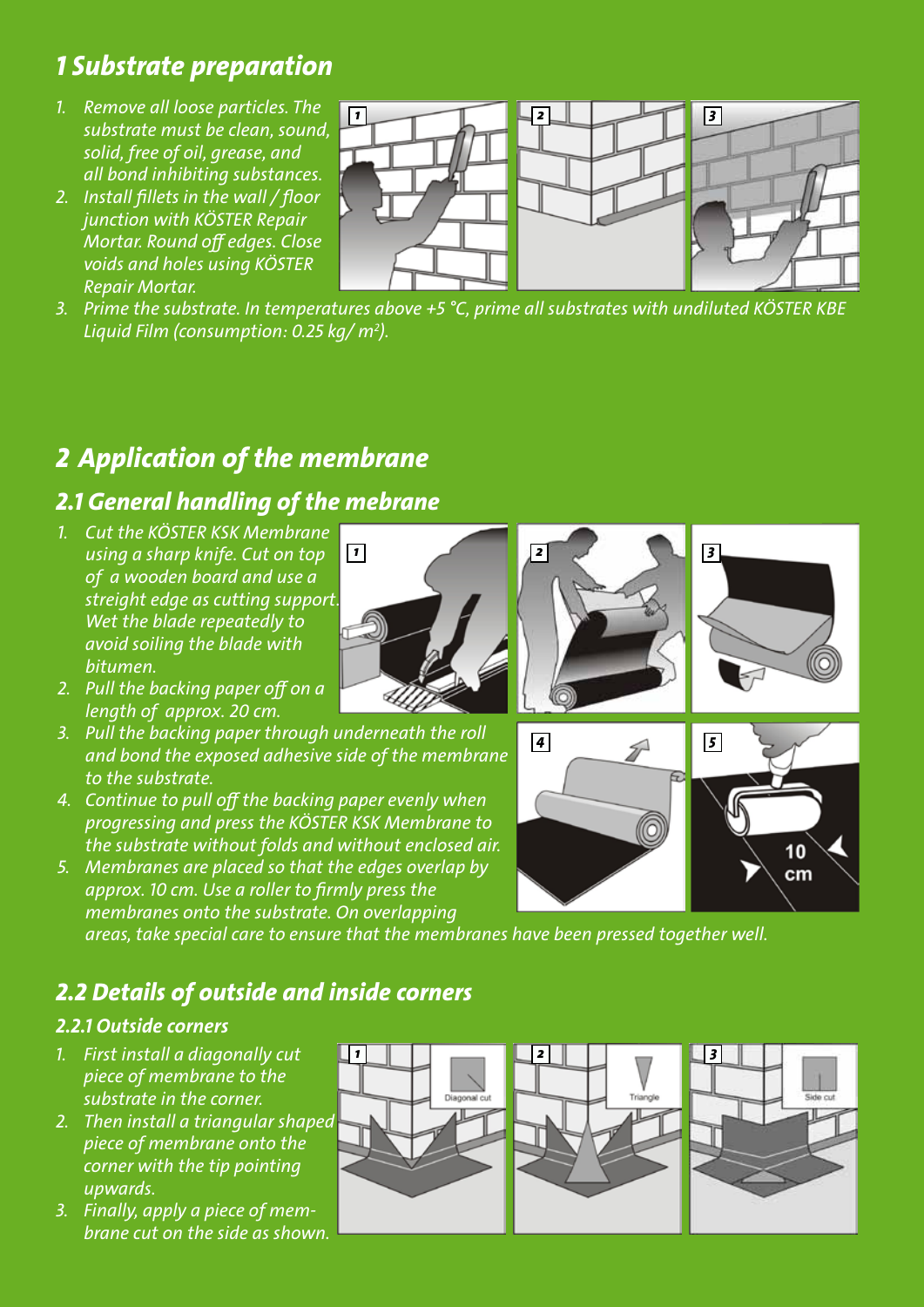#### *2.2.2 Inside corners*

- *1. First, install a piece of mem-* **11 <b>14 12 12 15** *brane* with a square shaped *corner.*
- 2. Then install a triangular *shaped piece of membrane <i>onto the corner* with *the tip pointing upwards.*
- *3. Finally, apply a piece of membrane with a triangular shaped cut out as shown.*

## *2.3 Waterproofing wall areas*



- *1. Remove the backing paper on a length of approx. 20 cm, align the KÖSTER KSK Membrane, and apply it to the substrate.*
- *2. Apply the membrane over corners to the substrate on both sides by at least 10cm.*
- *3. On inside corners, apply a strip of membrane at least 20 cm wide into the corner area.*
- 4. Overlap the KÖSTER KSK Membrane by at least 10 cm onto the piece of membrane applied in the *corner.*

### *2.4 Waterproofing inside floors*

- *installed, reinforce the wall/ floor junction by applying an approx. 20 cm wide strip of membrane* over the fillet.
- *2. Apply the KÖSTER KSK Membrane onto* the floor, *<i>overlapping* onto the previously *installed strip of membrane.*
- *3. When applying the membrane overlap individual sheets by at least 10 cm.*

#### *Recommended SUBSEQUENT LAYERS:*

*1 Layer of PE-Foil and 5 cm protective screed.*

*NOTE: Horizontal areas which were waterproofed with KÖSTER KSK Membranes must be protected from sunlight and they must be covered and pressed on within 2 weeks after their application.*